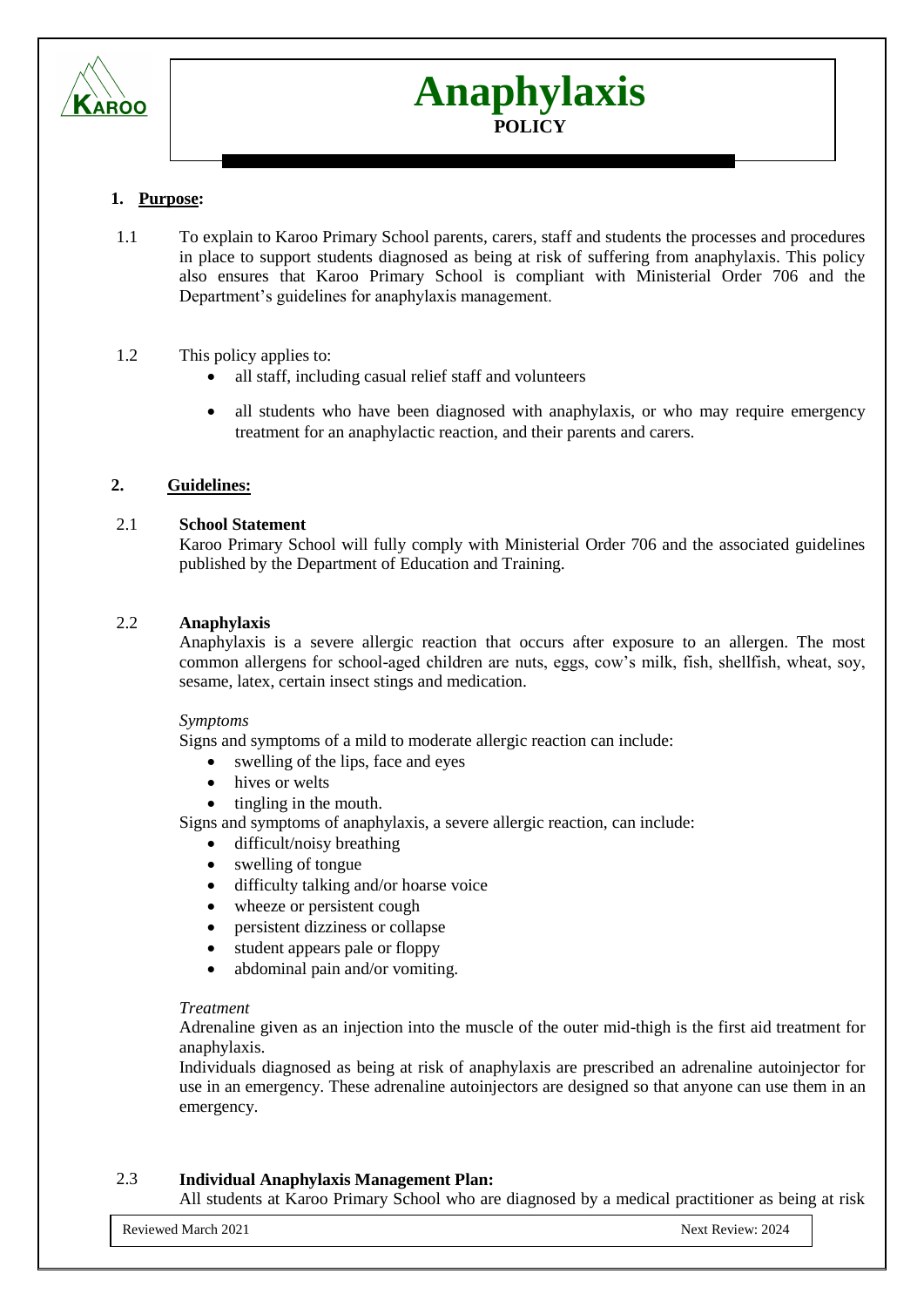of suffering from an anaphylactic reaction must have an Individual Anaphylaxis Management Plan. When notified of an anaphylaxis diagnosis, the principal of Karoo Primary School (or nominee) is responsible for developing a plan in consultation with the student's parents/carers.

Where necessary, an Individual Anaphylaxis Management Plan will be in place as soon as practicable after a student enrols at Karoo Primary School and where possible, before the student's first day.

Parents and carers must:

- obtain an ASCIA Action Plan for Anaphylaxis (available from the school office) have it completed by the student's medical practitioner and provide a copy to the school as soon as practicable
- immediately inform the school in writing if there is a relevant change in the student's medical condition and obtain an updated ASCIA Action Plan for Anaphylaxis
- provide an up-to-date photo of the student for the ASCIA Action Plan for Anaphylaxis when that Plan is provided to the school and each time it is reviewed if school photos have not yet been completed
- provide the school with a current adrenaline autoinjector for the student that has not expired;
- participate in annual reviews of the student's Plan.

Each student's Individual Anaphylaxis Management Plan must include:

- information about the student's medical condition that relates to allergies and the potential for anaphylactic reaction, including the type of allergies the student has
- information about the signs or symptoms the student might exhibit in the event of an allergic reaction based on a written diagnosis from a medical practitioner
- strategies to minimise the risk of exposure to known allergens while the student is under the care or supervision of school staff, including in the school yard, at camps and excursions, or at special events conducted, organised or attended by the school
- the name of the person(s) responsible for implementing the risk minimisation strategies, which have been identified in the Plan
- information about where the student's medication will be stored
- the student's emergency contact details
- an up-to-date ASCIA Action Plan for Anaphylaxis completed by the student's medical practitioner.

### *Review and updates to Individual Anaphylaxis Management Plans*

A student's Individual Anaphylaxis Management Plan will be reviewed and updated on an annual basis in consultation with the student's parents/carers. The plan will also be reviewed and, where necessary, updated in the following circumstances:

- as soon as practicable after the student has an anaphylactic reaction at school
- if the student's medical condition, insofar as it relates to allergy and the potential for anaphylactic reaction, changes
- when the student is participating in an off-site activity, including camps and excursions, or at special events including fetes and concerts.

Our school may also consider updating a student's Individual Anaphylaxis Management Plan if there is an identified and significant increase in the student's potential risk of exposure to allergens at school.

Reviewed March 2021 2024 2024 2024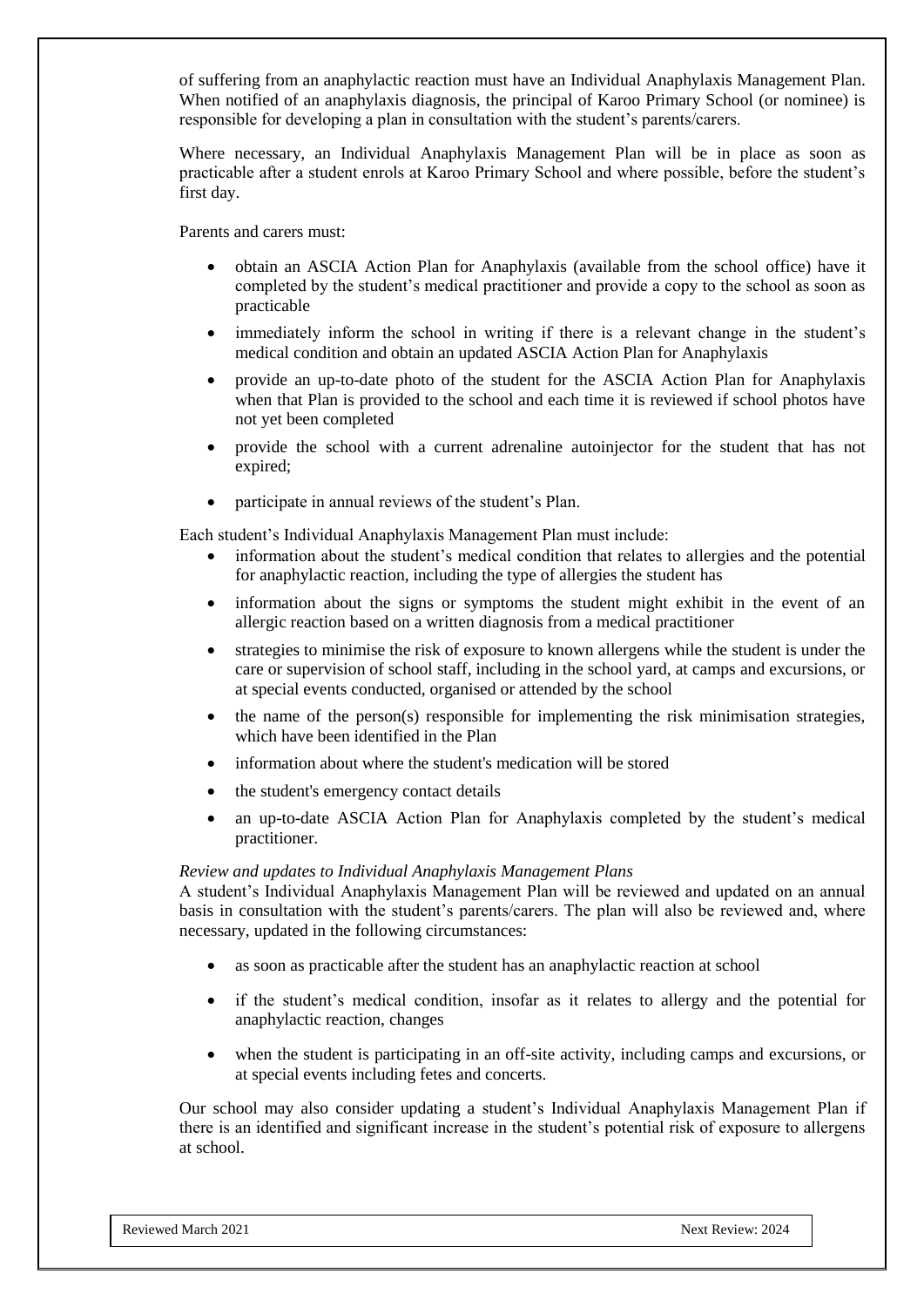# **Location of plans and adrenaline autoinjectors**

A copy of each student's Individual Anaphylaxis Management Plan will be stored with their ASCIA Action Plan for Anaphylaxis in the sick bay together with the student's adrenaline autoinjector. Adrenaline autoinjectors must be labelled with the student's name.

# 2.5 **Risk Minimisation Strategies**

2.4

To reduce the risk of a student suffering from an anaphylactic reaction at Karoo Primary School, we have put in place the following strategies:

- staff and students are regularly reminded to wash their hands after eating:
- students are discouraged from sharing food
- a general use EpiPen will be stored in the sick bay for ease of access
- latex gloves are available to be used in the sick bay

 any medication administered must be provided by the parent in its original packaging and with their written permission

garbage bins at school are to remain covered with lids to reduce the risk of attracting insects

 gloves must be worn by anaphylactic students when picking up papers or rubbish in the playground;

 school canteen staff are trained in appropriate food handling to reduce the risk of crosscontamination

 canteen menu will be prepared with allergens in mind – parents are encouraged to discuss allergen free options for lunch orders, special lunch days, etc.

canteen staff will be provided with the photos of students at risk of anaphylaxis

 classes will be informed of allergens that must be avoided in advance of class parties, events or birthdays

 special treats may be provided by the parents of students at risk of anaphylaxis and kept in the classroom to use for birthday treats

 planning for off-site activities will include risk minimisation strategies for students at risk of anaphylaxis including supervision requirements, appropriate number of trained staff, emergency response procedures and other risk controls appropriate to the activity and students attending.

 student's Epipen and Anaphylaxis Management Plan will go with them on all excursions and camps.

 Where an allergen (eg nuts) has been consumed in classroom by another student, the table used by that student will be wiped down afterwards

- Science, cooking or food experiments will not use known allergens as part of the experiment.
- Art classes will ensure allergen containers (eg egg cartons) are not used.
- no sharing of wind instruments (eg recorders) in music classes

 where food is offered for sale at a school organised fundraiser or cultural event and students at risk of anaphylaxis are involved, a list of ingredients must be provided for each food item

 gardens and grounds will not be planted with nut bearing crops and trees to limit the exposure to nut allergens.

### 2.6 **Adrenaline autoinjectors for general use**

Karoo Primary School will maintain an adrenaline autoinjector for general use, as a back-up to

Reviewed March 2021 **Next Review: 2024** Next Review: 2024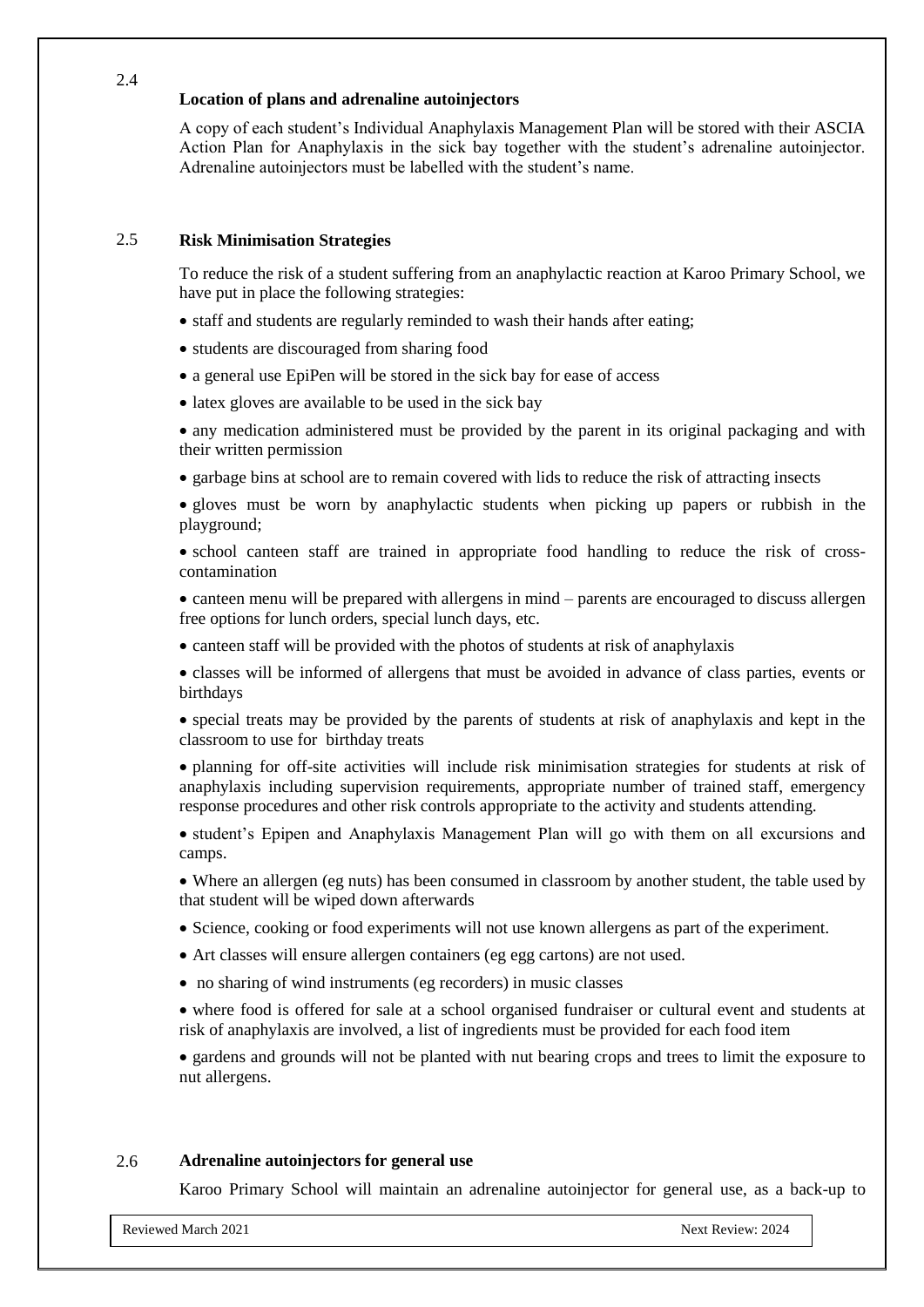those provided by parents and carers for specific students, and also for students who may suffer from a first time reaction at school.

Adrenaline autoinjectors for general use will be stored in the sick bay and labelled "general use". The principal is responsible for arranging the purchase of adrenaline autoinjectors for general use, and will consider:

- the number of students enrolled at Karoo Primary School at risk of anaphylaxis
- the accessibility of adrenaline autoinjectors supplied by parents
- the availability of a sufficient supply of autoinjectors for general use in different locations at the school, as well as at camps, excursions and events
- the limited life span of adrenaline autoinjectors, and the need for general use adrenaline autoinjectors to be replaced when used or prior to expiry.

# 2.7 **Emergency Response**

In the event of an anaphylactic reaction, the emergency response procedures in this policy must be followed, together with the school's general first aid procedures, emergency response procedures and the student's Individual Anaphylaxis Management Plan.

A complete and up-to-date list of students identified as being at risk of anaphylaxis is maintained by the first aid officer and stored in the sick bay. For camps, excursions and special events, a designated staff member will be responsible for maintaining a list of students at risk of anaphylaxis attending the special event, together with their Individual Anaphylaxis Management Plans and adrenaline autoinjectors, where appropriate.

If a student experiences an anaphylactic reaction at school or during a school activity, school staff must:

| 3Step          | <b>Action</b>                                                                                                                                                                                                                                               |
|----------------|-------------------------------------------------------------------------------------------------------------------------------------------------------------------------------------------------------------------------------------------------------------|
| 1.             | Lay the person flat<br>٠                                                                                                                                                                                                                                    |
| 4.<br>5.<br>6. | Do not allow them to stand or walk<br>$\bullet$                                                                                                                                                                                                             |
|                | If breathing is difficult, allow them to sit<br>$\bullet$                                                                                                                                                                                                   |
|                | Be calm and reassuring<br>$\bullet$                                                                                                                                                                                                                         |
|                | Do not leave them alone<br>$\bullet$                                                                                                                                                                                                                        |
|                | Seek assistance from another staff member or reliable student to locate the<br>$\bullet$<br>student's adrenaline autoinjector or the school's general use autoinjector, and<br>the student's Individual Anaphylaxis Management Plan, stored in the sick bay |
|                | If the student's plan is not immediately available, or they appear to be<br>$\bullet$<br>experiencing a first time reaction, follow steps 2 to 5                                                                                                            |
| 2.             | Administer the Epipen supplied by the parent/carer or general use Epipen                                                                                                                                                                                    |
|                | Remove from plastic container<br>$\bullet$                                                                                                                                                                                                                  |
|                | Form a fist around the EpiPen and pull off the blue safety release (cap)<br>$\bullet$                                                                                                                                                                       |
|                | Place orange end against the student's outer mid-thigh (with or without<br>$\bullet$<br>clothing)                                                                                                                                                           |
|                | Push down hard until a click is heard or felt and hold in place for 3 seconds<br>$\bullet$                                                                                                                                                                  |
|                | Remove EpiPen<br>$\bullet$                                                                                                                                                                                                                                  |
|                | Note the time the EpiPen is administered<br>$\bullet$                                                                                                                                                                                                       |
|                | Retain the used EpiPen to be handed to ambulance paramedics along with the<br>$\bullet$                                                                                                                                                                     |
|                | time of administration                                                                                                                                                                                                                                      |
| 3.             | Call an ambulance (000)                                                                                                                                                                                                                                     |
| 4.             | If there is no improvement or severe symptoms progress (as described in the ASCIA                                                                                                                                                                           |
|                | Action Plan for Anaphylaxis), further adrenaline doses may be administered every five                                                                                                                                                                       |
|                | minutes, if other adrenaline autoinjectors are available.                                                                                                                                                                                                   |
| 5.             | Contact the student's emergency contacts.                                                                                                                                                                                                                   |

Reviewed March 2021 2024 Next Review: 2024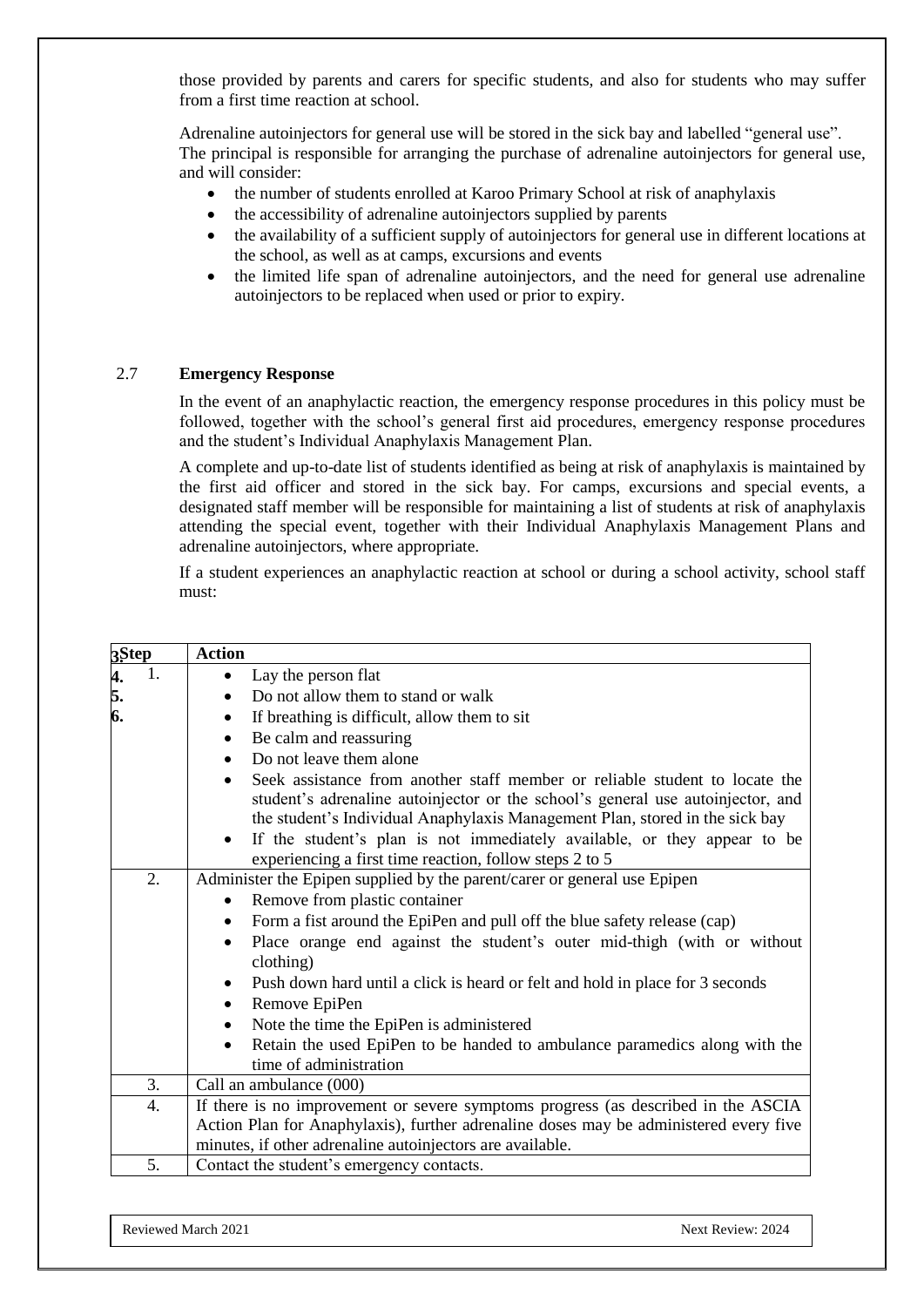If a student appears to be having a severe allergic reaction, but has not been previously diagnosed with an allergy or being at risk of anaphylaxis, school staff should follow steps  $2 - 5$  as above.

If in doubt, it is better to use an adrenaline autoinjector than not use it, even if in hindsight the reaction is not anaphylaxis. Under-treatment of anaphylaxis is more harmful and potentially life threatening than over-treatment of a mild to moderate allergic reaction.

#### 2.8 **Communication Plan**

This policy will be available on Karoo Primary School's website so that parents and other members of the school community can easily access information about Karoo Primary School's anaphylaxis management procedures. The parents and carers of students who are enrolled at Karoo Primary School and are identified as being at risk of anaphylaxis will also be provided with a copy of this policy.

The principal is responsible for ensuring that all relevant staff, including casual relief staff, canteen staff and volunteers are aware of this policy and Karoo Primary School's procedures for anaphylaxis management.

This policy will be included in the CRT Information Packs and attached to the Parent Helper consent form for Casual relief staff and volunteers who are responsible for the care and/or supervision of students who are identified as being at risk of anaphylaxis The principal is also responsible for ensuring relevant staff are trained and briefed in anaphylaxis management, consistent with the Department's *Anaphylaxis Guidelines.*

#### 2.9 **Staff training**

The principal will ensure that the following school staff are appropriately trained in anaphylaxis management:

- School staff who conduct classes attended by students who are at risk of anaphylaxis
- School staff who conduct specialist classes, admin staff, first aiders, select Casual relief staff and any other member of school staff as required by the principal based on a risk assessment.

Staff who are required to undertake training must have completed:

- an approved face-to-face anaphylaxis management training course in the last three years, or
- an approved online anaphylaxis management training course in the last two years.

Karoo Primary School uses the following training course:

ASCIA eTraining course (with 22303VIC, or 22300VIC or 10313NAT].

Staff are also required to attend a briefing on anaphylaxis management and this policy at least twice per year (with the first briefing to be held at the beginning of the school year), facilitated by a staff member who has successfully completed an anaphylaxis management course within the last 2 years including a School Anaphylaxis Supervisor. Each briefing will address:

- $\bullet$  this policy
- the causes, symptoms and treatment of anaphylaxis
- the identities of students with a medical condition that relates to allergies and the potential for anaphylactic reaction, and where their medication is located
- how to use an adrenaline autoinjector, including hands on practice with a trainer adrenaline autoinjector
- the school's general first aid and emergency response procedures
- the location of, and access to, adrenaline autoinjectors that have been provided by parents or purchased by the school for general use.

When a new student enrols at Karoo Primary School who is at risk of anaphylaxis, the principal will develop an interim plan in consultation with the student's parents and ensure that appropriate staff are trained and briefed as soon as possible.

The principal will ensure that while students at risk of anaphylaxis are under the care or supervision

Reviewed March 2021 2024 2024 2024